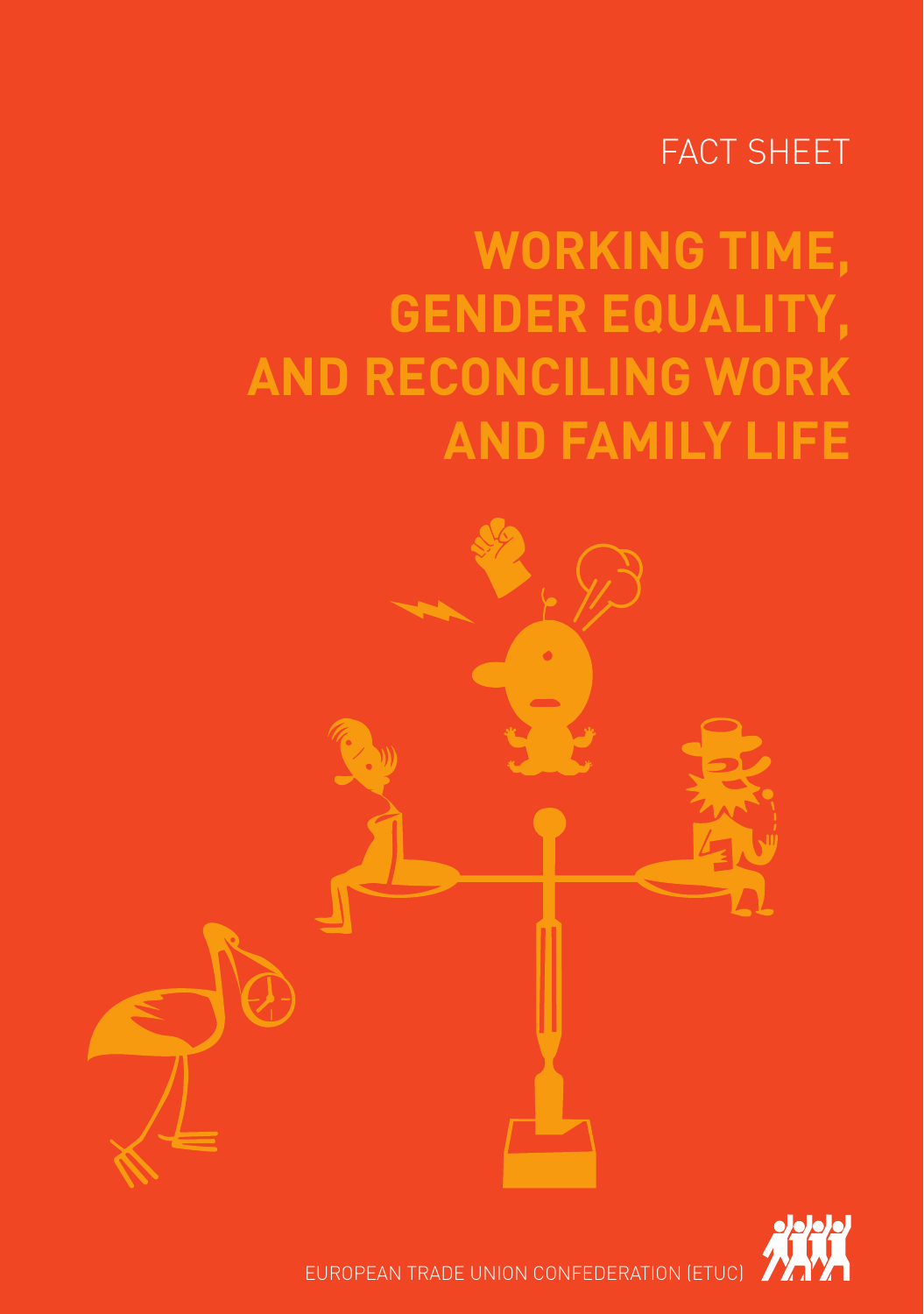### FACT SHEET

# **WORKING TIME, GENDER EQUALITY, AND RECONCILING WORK AND FAMILY LIFE**

| 03 The challenge of flexible working time and gender equality 8 |  |
|-----------------------------------------------------------------|--|
| 04 EU and European Social Partner Reconciliation policies 10    |  |
| 05 Legislative approaches to reconciliation of work             |  |
|                                                                 |  |

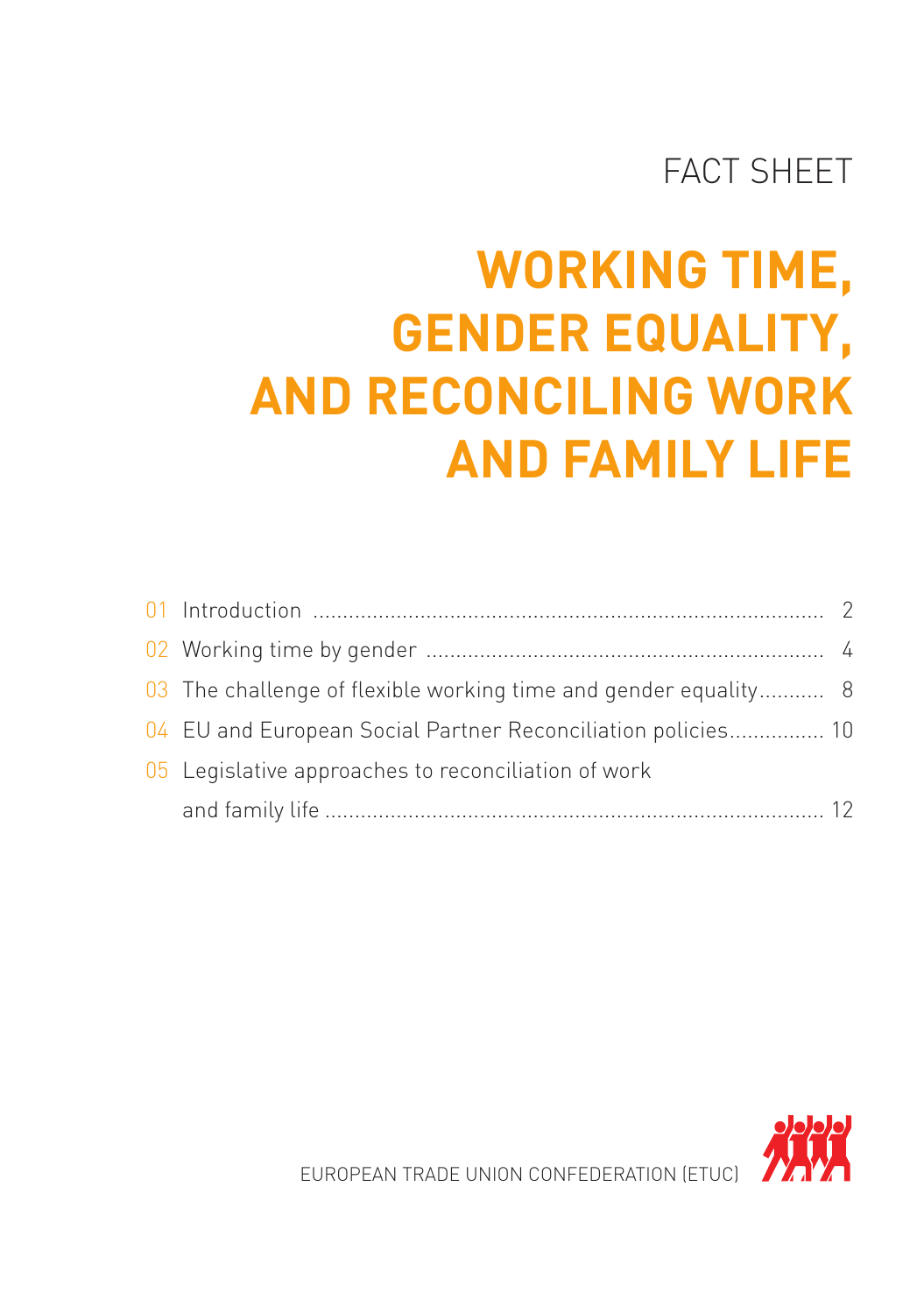### INTRODUCTION

Reconciliation policies have gained importance in many Member States in recent years as a tool for gender equality and in responding to economic and demographic challenges. The ETUC and affiliated unions have for many years campaigned for policies to enable women and men combine good quality work with parenthood and other caring responsibilities as a prerequisite for gender equality. A core issue raised by the ETUC is that women must be able to earn an income that gives them economic independence without being penalised for being mothers and carers, while men must also be given the opportunities to balance their work and family life. **INTRODUCTION**<br>**Reconciliation policies have gained importance in many N**<br>**in recent** years as **a tool for gender** equality and in respo<br>**nomic and demographic challenges**. The ETUC and affi<br>**have for many years campaigned** 

Women spend an average of nearly four hours per day on domestic work, compared to two hours by men. For this reason the social distribution of working time and personal time are critical issues for women with care responsibilities. However, few men take parental leave or work part-time.

The reconciliation of family and professional life is laid down in Article 33 paragraph 2 of the EU Charter of Fundamental Rights. In the areas of reconciliation policies, such as the provision of childcare and eldercare, the European Commission and the social partners agree that more action is needed at EU and national level, which should be supported by the Council. The recession has led to public sector cuts across

**2**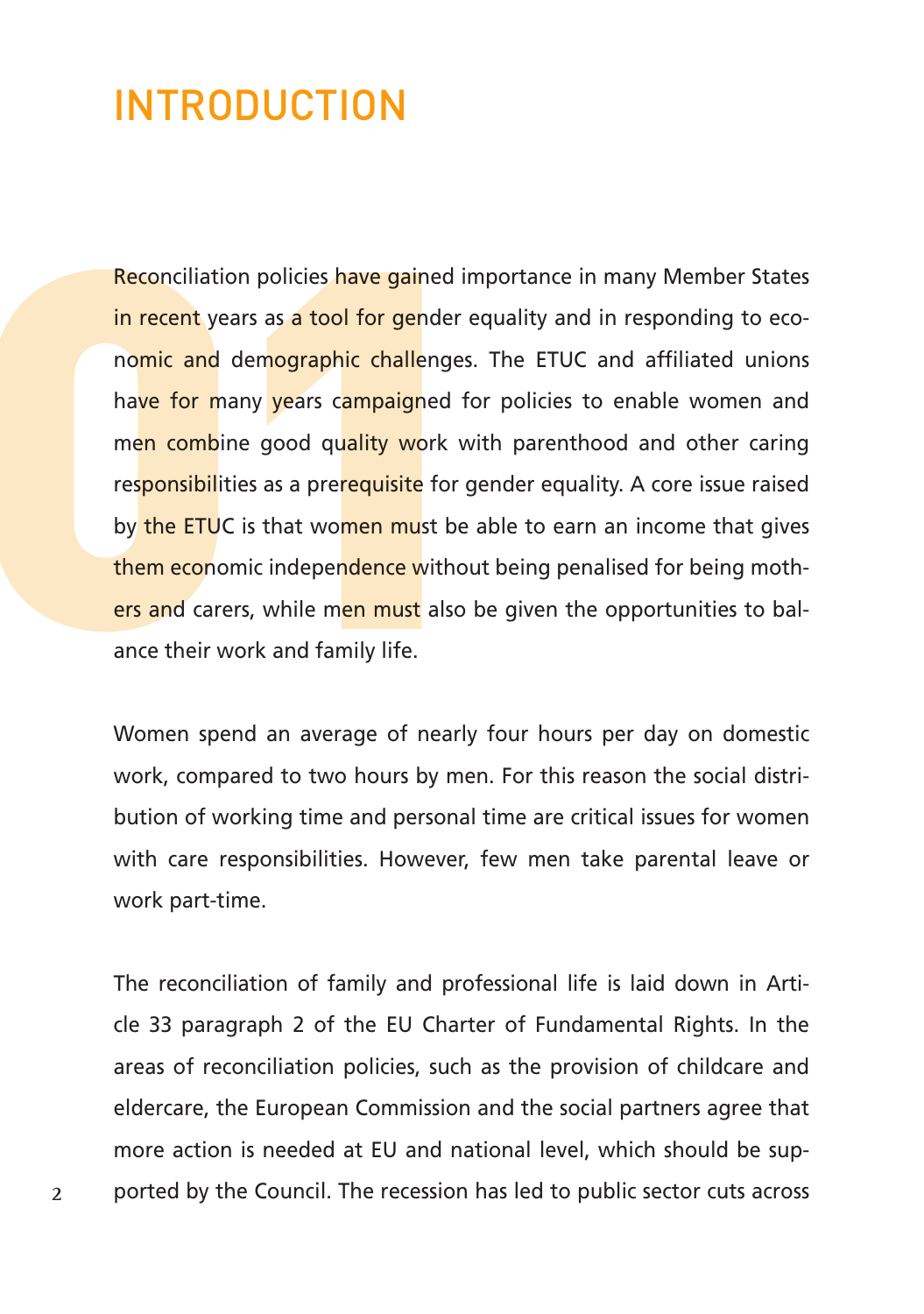Europe, which is impacting on the provision of services for childcare and elder care. The lower levels of investment in the public care provision put extra pressures on women to provide the care within the home. This could lead to further gender inequalities and a greater burden of care falling on the shoulders of women in the home, while making it difficult for women to combine paid work and care.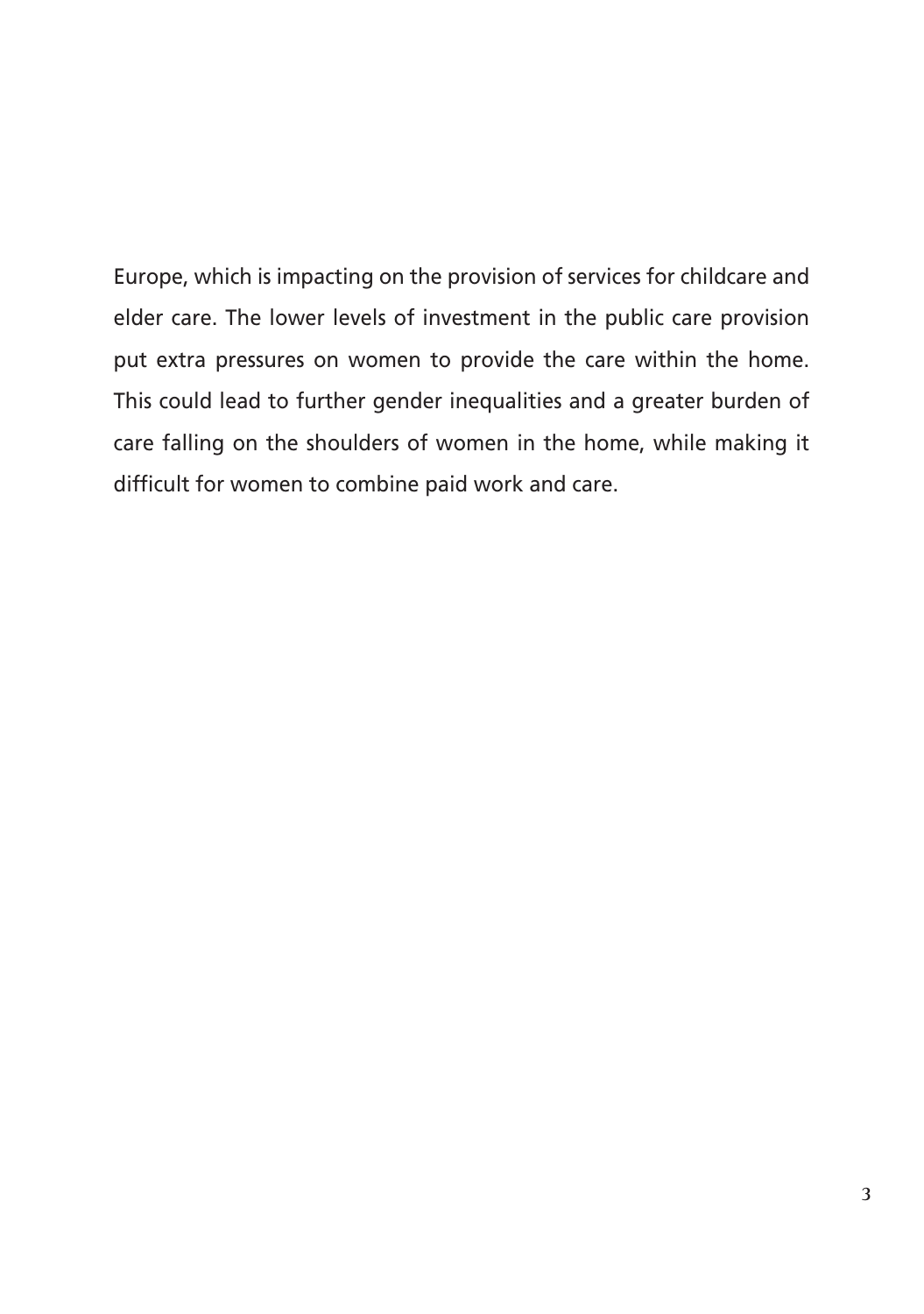### WORKING TIME BY GENDER

There are significant variations in the paid working hours of women and men, with women working shorter hours overall than men and predominating in part-time work. It is clear that shorter working hours are directly associated with family and caring responsibilities, which in turn impact on women's incomes across the lifecourse. Occupational segregation and the association of part-time work with lower-skilled and lower hourly pay exists as a barrier to equality and women's advance-There are significant variations in the<br>and men, with women working shorter<br>dominating in part-time work. It is clea<br>directly associated with family and carii<br>impact on women's incomes across the<br>gation and the association **VORKING TIME BY GENDER**<br> **Example 31 SERV SENDER**<br> **Example 31 Server Average 31 Server Average 31 Serveral strain women and prominating in part-time work. It is dear that shorter working hours are<br>
<u>rectly</u> associated wi** 

#### Part-time work in Europe

pared to only 7.5% of men. In nine of the EU15 countries more than one third of women work part-time, and in six of these countries (Netherlands, Germany, Austria, Belgium, UK, Sweden) the share is larger than 40%. In only four countries (Netherlands, Denmark, Sweden, UK) are men more than 10% of part-time workers, which is at a very high level in the Netherlands at 23.6%

*Eurostat, Labour Force Survey 2009*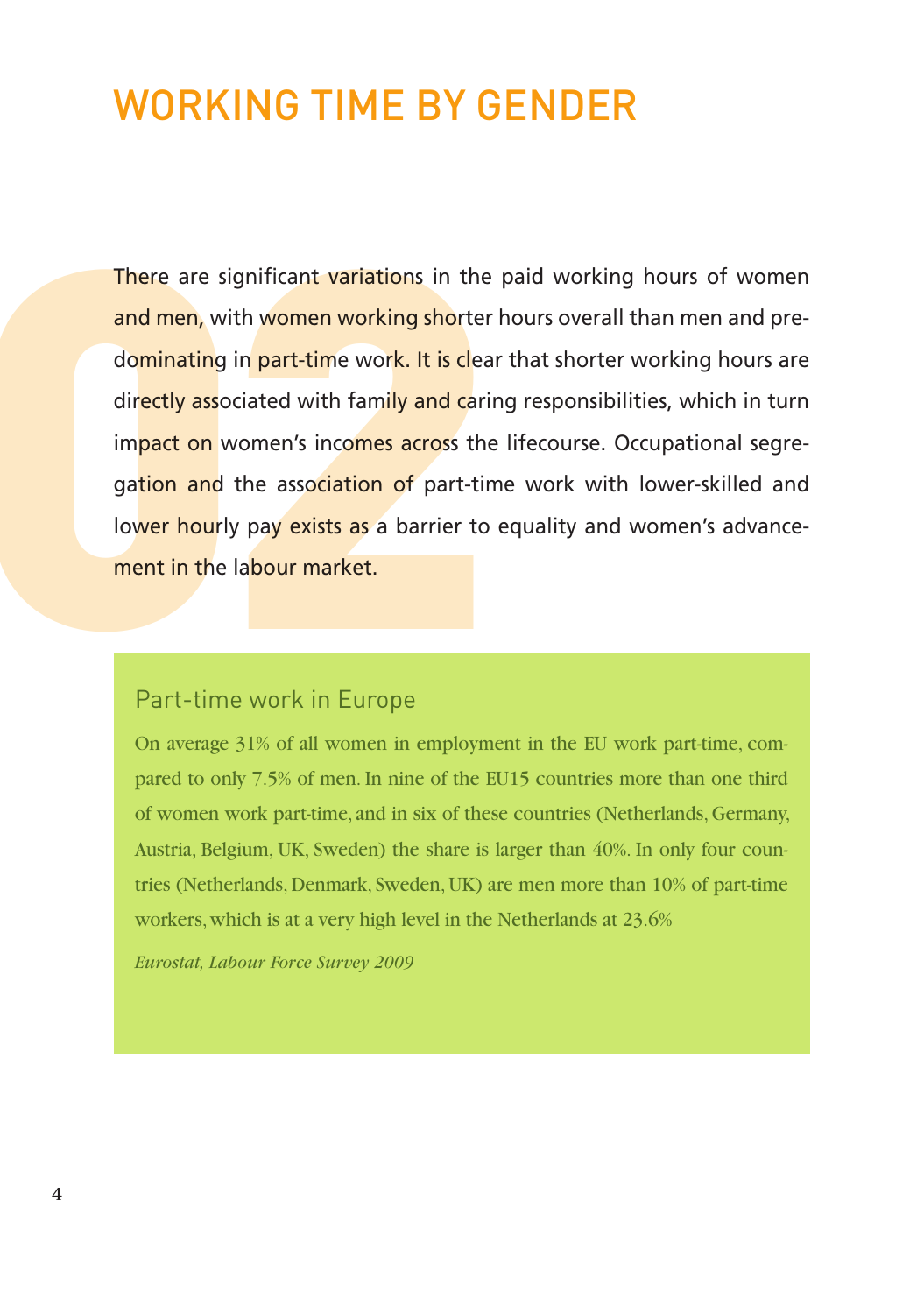The 5<sup>th</sup> European Working Time Survey found that the hours worked by women and men vary considerably. Overall men work an average of seven hours a week more than women, while there are significant variations between Member States with regards to levels of part-time work. See Table 1 below.

### **Table 1: Working hours - percentage of women and men (European Working Conditions Survey, 2010)**

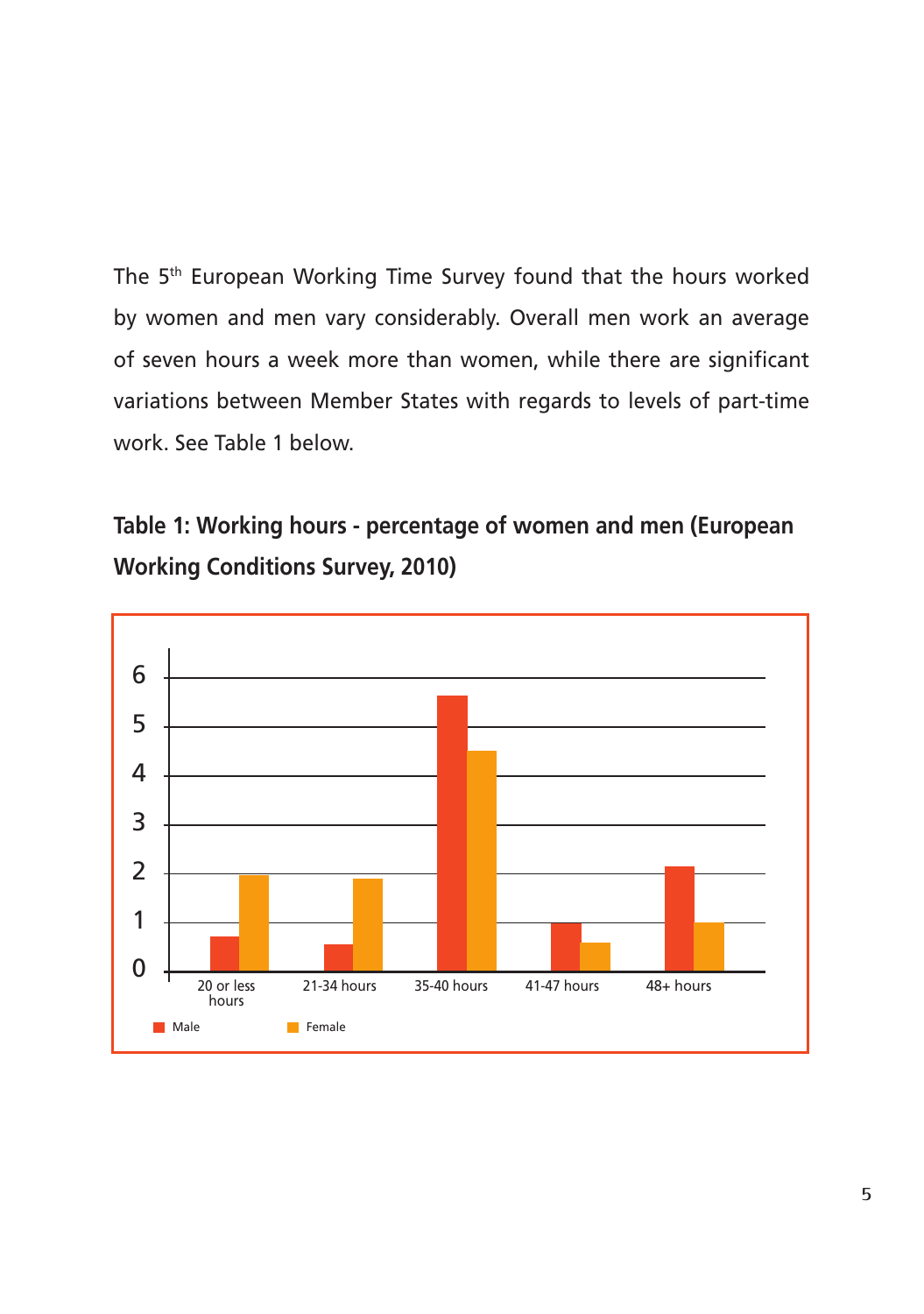The 5<sup>th</sup> European Working Conditions Survey found that women generally work shorter working hours than men, including part-time, and that long working hours are largely a male phenomenon. There is a significant impact of long working hours on men's participation in family life, with over 40% of those working more than 48 hours a week stating that their hours impacted negatively on their family or social commitments. In addition, the survey found that men would prefer to work shorter working hours to enable them to participate in family life more. In contrast women are more likely to have organised shorter working hours and part-time work in order to balance work with their care responsibilities.

The 4th European Working Conditions Survey (2005) also found that women spend more time carrying out unpaid work, including childcare and care for dependent adults, than men. There are significant variations across the Member States, with the amount of time spent on unpaid work being more equal between women and men in Scandinavian countries and the Netherlands. There are very significant gender differences when unpaid work is taken into account as part of overall working hours. While men work longer hours than women in the workplace, women's composite working hours are significantly longer than men's. Female part-time workers work more total (paid + unpaid) hours per week than male full-time workers, while the

**6**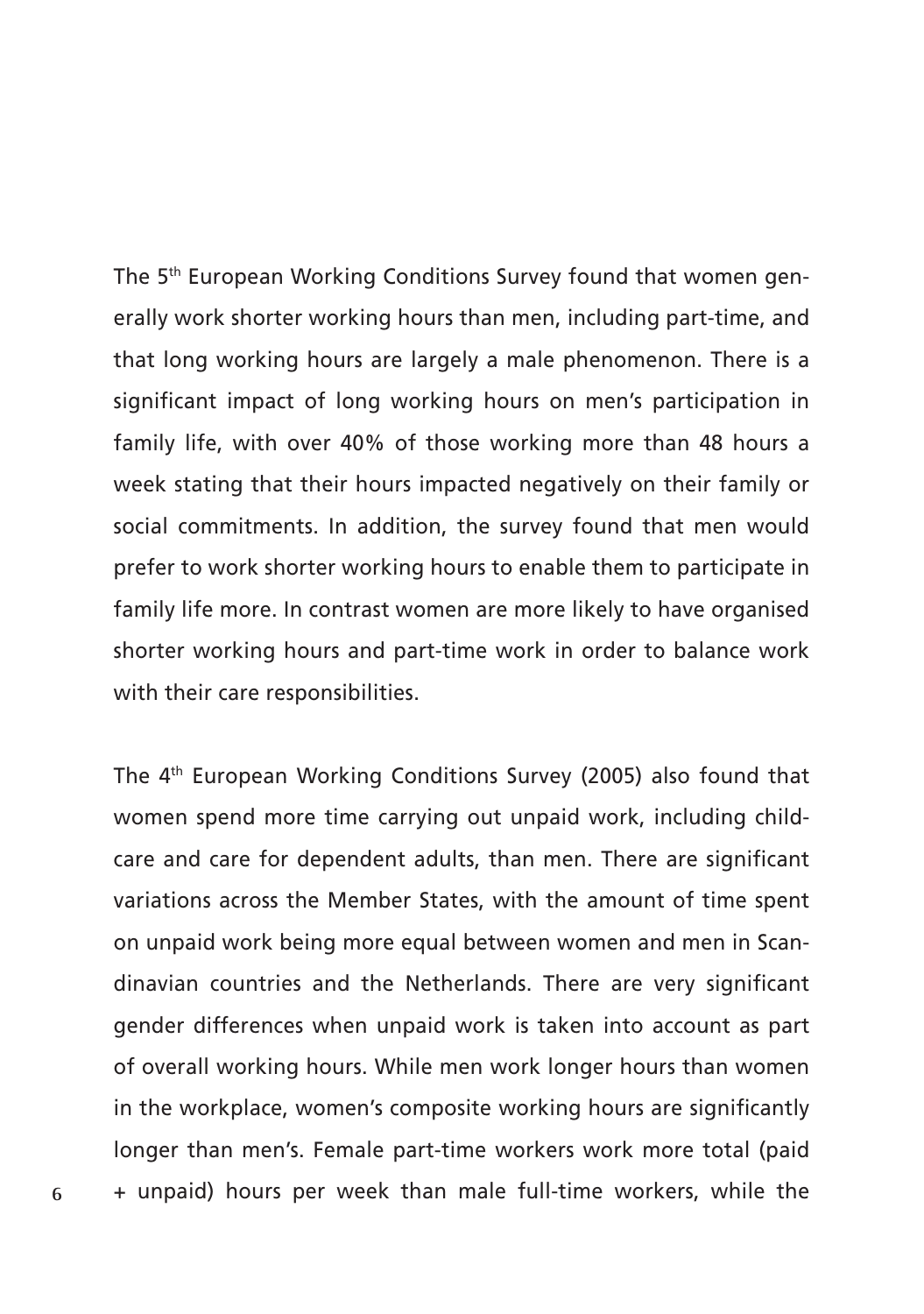total working hours of women working full-time are the highest, at 65 hours per week, compared to 54 hours for men.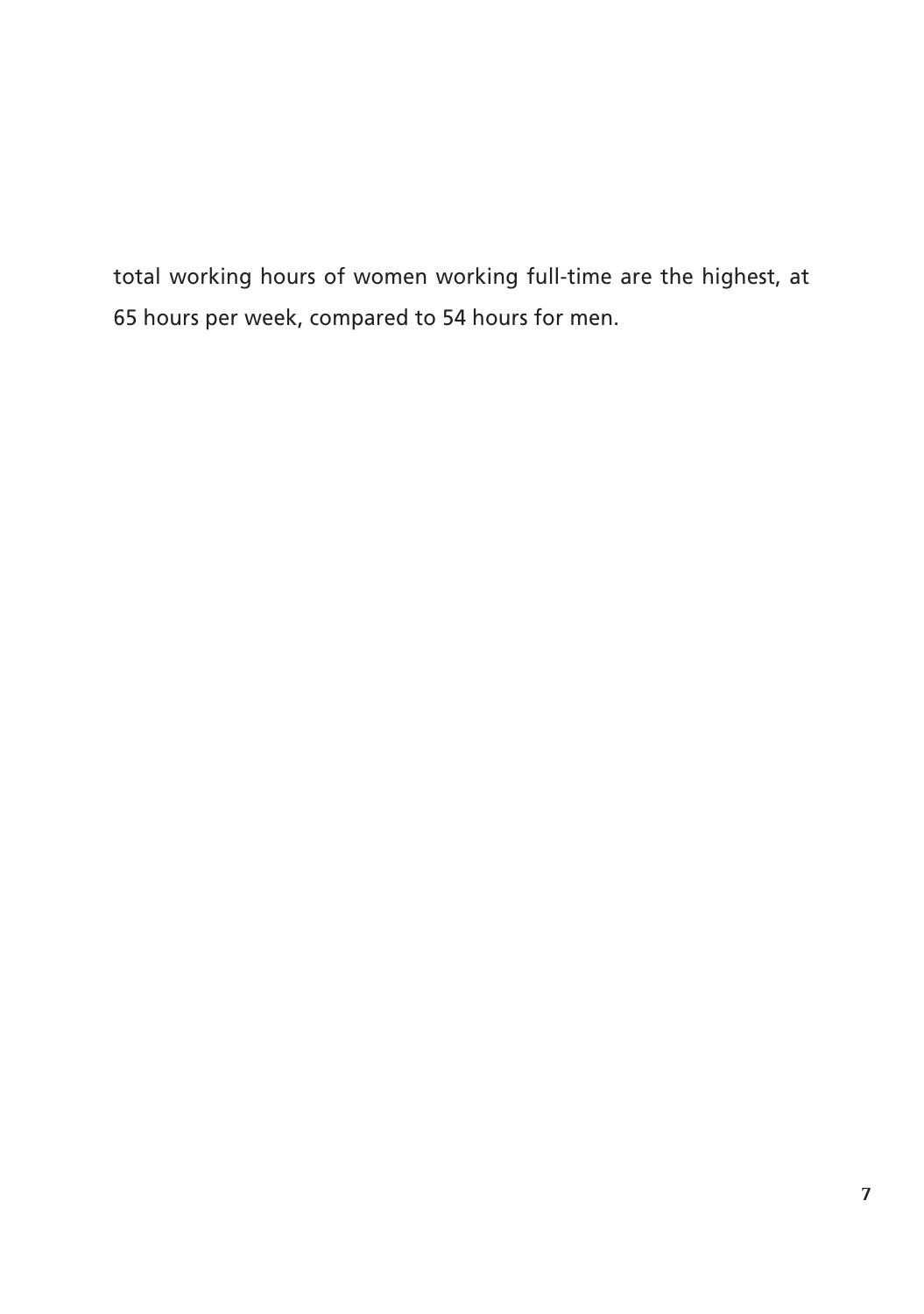## THE CHALLENGE OF FLEXIBLE WORKING TIME AND GENDER EQUALITY

There has been a change of emphasis in most Member States towards more flexible and individualised working hours that enable more tailormade solutions to be achieved, within a regulatory framework. In some countries collective agreements are comparable or sometimes better than what has been established in national legislation. THE CHALLENGE<br>OF FLEXIBLE WORKING TIME<br>AND GENDER EQUALITY<br>There has been a change of emphasis in most Member S<br>more flexible and individualised working hours that enabl<br>made solutions to be achieved, within a regulatory f

From a gender equality point of view, increased choice to have flexibility in working hours can enable workers to reconcile their work with their family and personal life. However, it can also have an adverse effect in that the main form of flexibility among women is part-time work. Part-time work is typically concentrated in lower skilled and low paid sectors of the economy, which provide few opportunities for training and career development.

2004-5 European Establishment Survey on Working Time and Work–Life Balance (ESWT) survey, conducted in over 21,000 establishments in the public and private sectors, highlighted the importance of the organisational structure of companies, collective agreements and cultural factors in each country as being important to creating the conditions for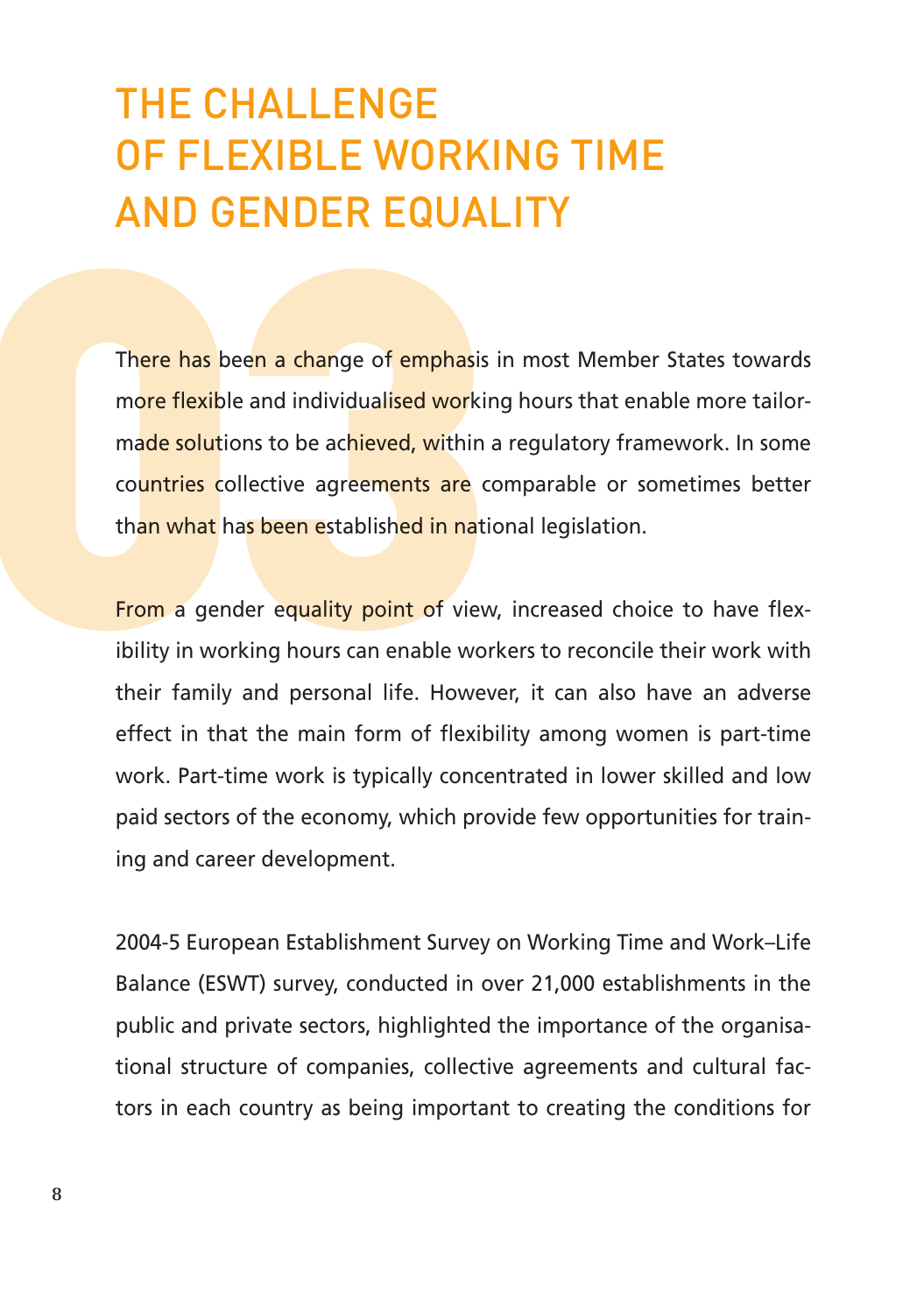reconciliation policies. It pointed to the increasing role of local agreements to facilitate flexible working hours, particularly for women with family and care responsibilities.

The European Working Conditions survey, 2010, found that the working hours currently worked by many women and men are not in line with their working time preferences; for men the preference is to work shorter hours, while a larger share of those who would like to work more hours are women. There is a dichotomy that has to be addressed regarding the male long-hours, female short-hours working time culture.

As a result one of the challenges arising from a policy focus on workfamily reconciliation is that women often pay a high price for flexible working hours, particularly because the issue is regularly viewed as a "women's issue". The high rate of part-time work amongst women does result in a persistent part-time pay penalty, with evidence showing that the gender pay gap is significantly wider for women part-time workers. The right to work part-time work is routinely developed as an explicit objective to recruit and retain women.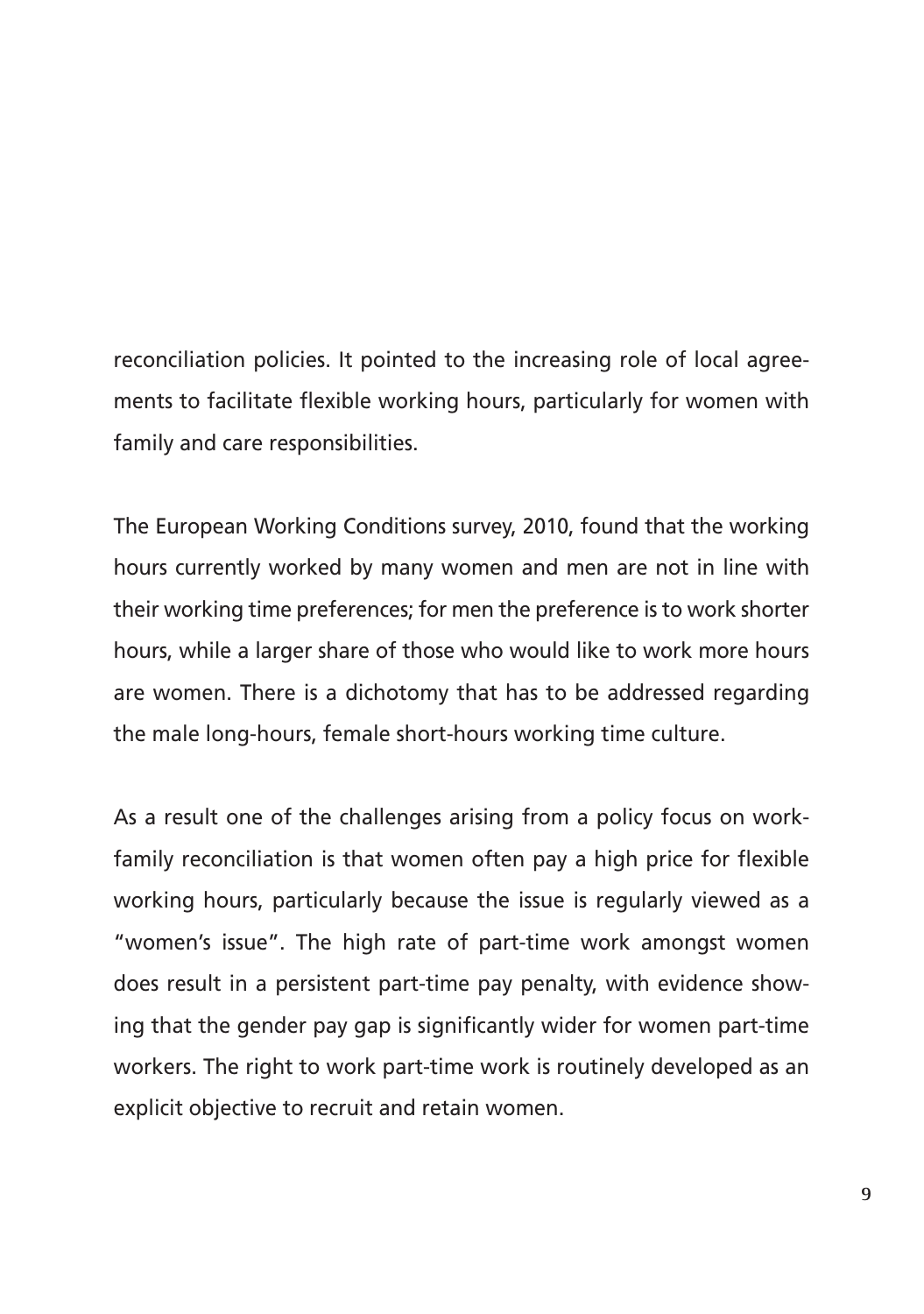## EU AND EUROPEAN SOCIAL PARTNER RECONCILIATION POLICIES

The European Commission and the social partners have been promoting policies on reconciliation choices between women and men. In this regard:

- » Reconciliation of work and family life is a key objective of the European Commission's new Strategy on Gender Equality 2010-2015, and is key to the objective of getting more women into the labour market and helping to reach the Europe 2020 target employment rate of 75% overall for women and men; EU AND EUROPEAN SOCIAL<br>
PARTNER RECONCILIATION<br>
POLICIES<br>
The European Commission and the social partners have<br>
ing policies on reconciliation choices between women<br>
this regard:<br>
» Reconciliation of work and family life i
	- » The European social partners signed a revised Framework Agreement on Parental Leave in 2009, increasing the duration of parental leave for all workers from three to four months per parent, with one month being non-transferrable between the parents. The agreement also gives parents returning to work after parental leave the opportunity to request a change to their working hours, and gives greater protection against dismissal or unfavourable treatment as a result of taking parental leave.
	- » There are currently proposals in place for amending the Directive covering women who have recently given birth or who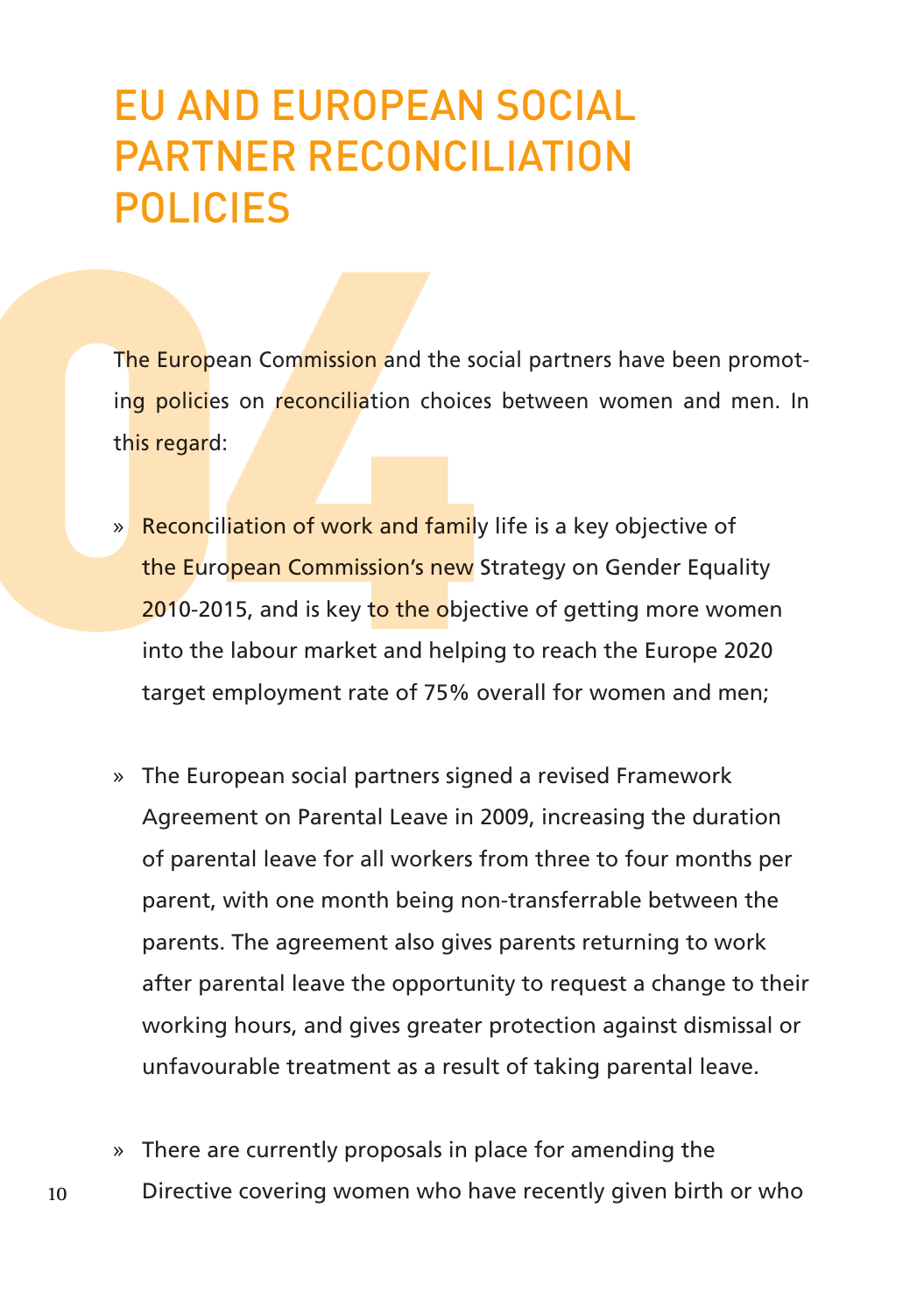are breastfeeding. This aims to extend the rights for pregnant workers and workers who have recently given birth or are breastfeeding and increase the minimum length of maternity leave from 14 to 18 weeks. The objective is that the measures proposed will contribute to better reconciliation of professional, private and family life. At this stage in the legislative procedure for the Directive, the most recent proposal from the European Parliament has been rejected by the Council.

- » EU legislation on part-time working outlaws unjustified discrimination in employment conditions, between parttime and full-time workers, on the basis of Directive 97/81/EC of 15 December 1997, which implemented the framework agreement on part-time work concluded on 6 June 1997 by European social partners (UNICE, CEEP, ETUC).
- » Work-life balance is one of the four core objectives of the Framework of Actions on Gender Equality, signed by the European social partners (BUSINESSEUROPE, UEAPME, CEEP and ETUC) in 2005.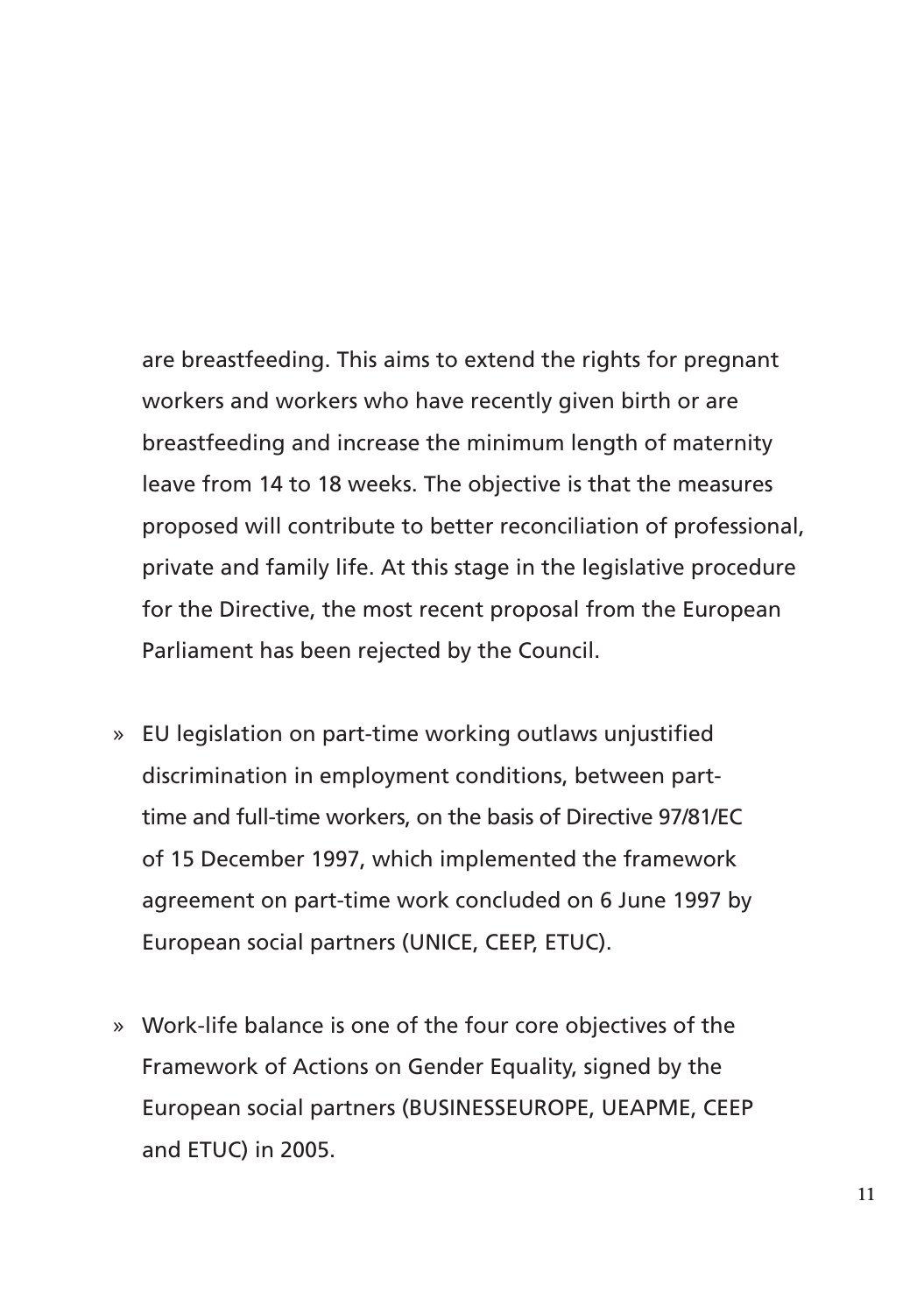### LEGISLATIVE APPROACHES TO RECONCILIATION OF WORK AND FAMILY LIFE

There are different approaches to reconciliation policies across Europe. In some Member Sates, for example, the UK, Germany and the Netherlands, the focus has been on making childcare provision more available to working parents; while in others extending rights to parental leave, particularly for fathers has been introduced, for example, in Sweden, Greece, Lithuania and Spain. LEGISLATIVE APPROACHES<br>TO RECONCILIATION OF WORK<br>AND FAMILY LIFE<br>There are different approaches to reconciliation proton<br>Europe. In some Member Sates, for example, the UK, Gern<br>Netherlands, the focus has been on making chi

There are also variations across Member States with regard to legal entitlements to flexible working hours and part-time work; some of which provide entitlements for all employees, while others are specifically targeted to parents and carers. For example:

» In the **Netherlands**, the 2001 Working Hours Adjustment Act gives every employee a statutory right to adjust working hours; a part-timer may increase working hours and a full-timer may reduce them. Non-compliance by the employer is only allowed for reasons of severe business interest. The Dutch law seeks to create greater diversity in working time patterns, in addition to creating a more equal redistribution of hours between male and female employees.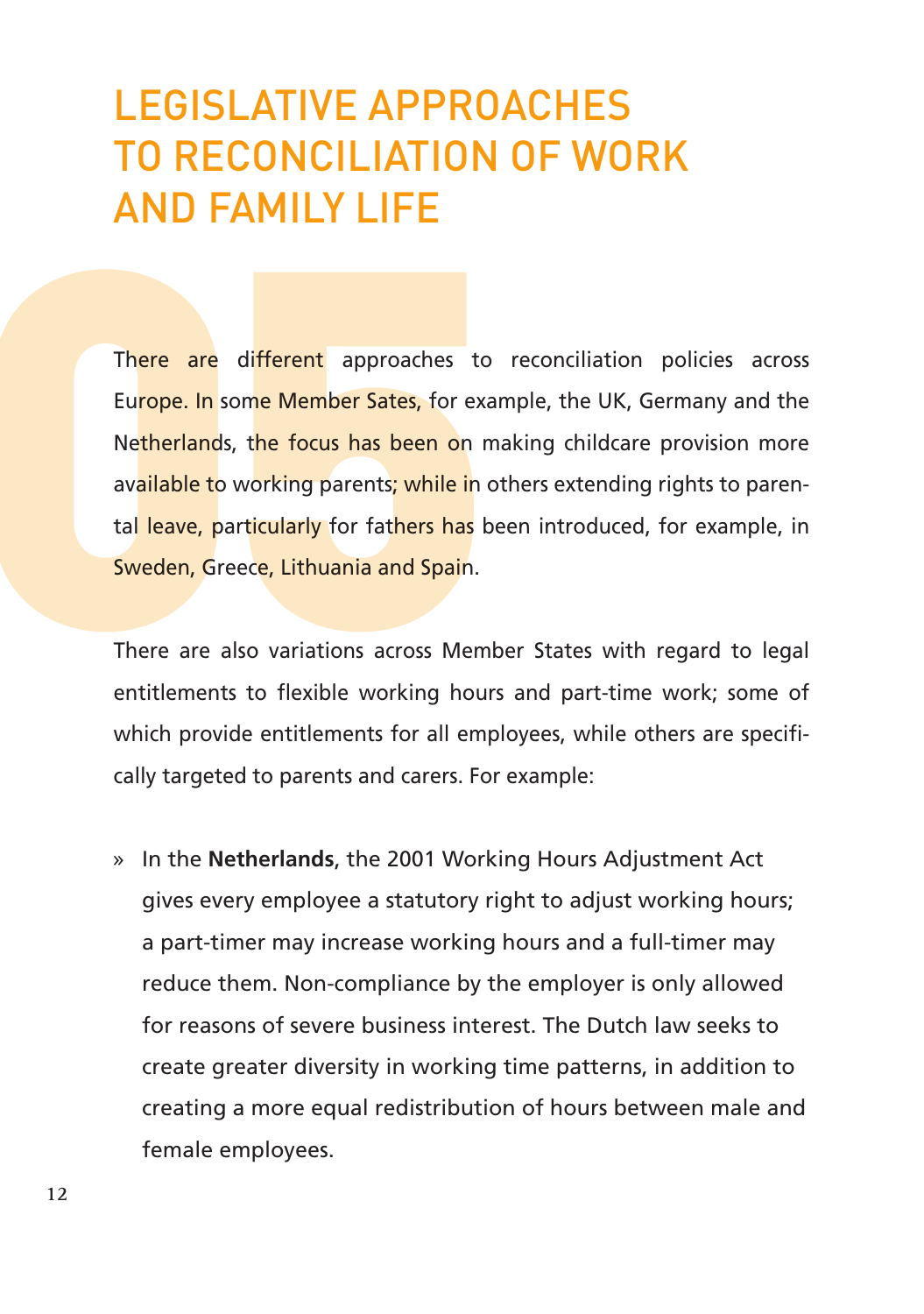- » In **Germany**, the 2000 Act on Part-Time Work introduced the right for workers in companies with more than 15 employees to reduce their working time, as long as there were no internal company reasons to prevent such a reduction. The legislation also reflects a concern with job creation by enabling the hours freed up by a voluntary reduction to part-time work to be used to create job opportunities for people who are unemployed.
- » In **Cyprus** the 2002 Law on Part-time Work states that employers must consider employees' requests to transfer from full to parttime status (and vice-versa).

A larger number of countries have introduced provisions for flexible working hours for women who are pregnant, or for carers and parents. For example:

» In the **UK** the 2003 Employment Act introduced the right for employees to request reduced or flexible working, changes in the scheduling and location of work. It applies to hours if they were parents of a child under the age of six years, or a disabled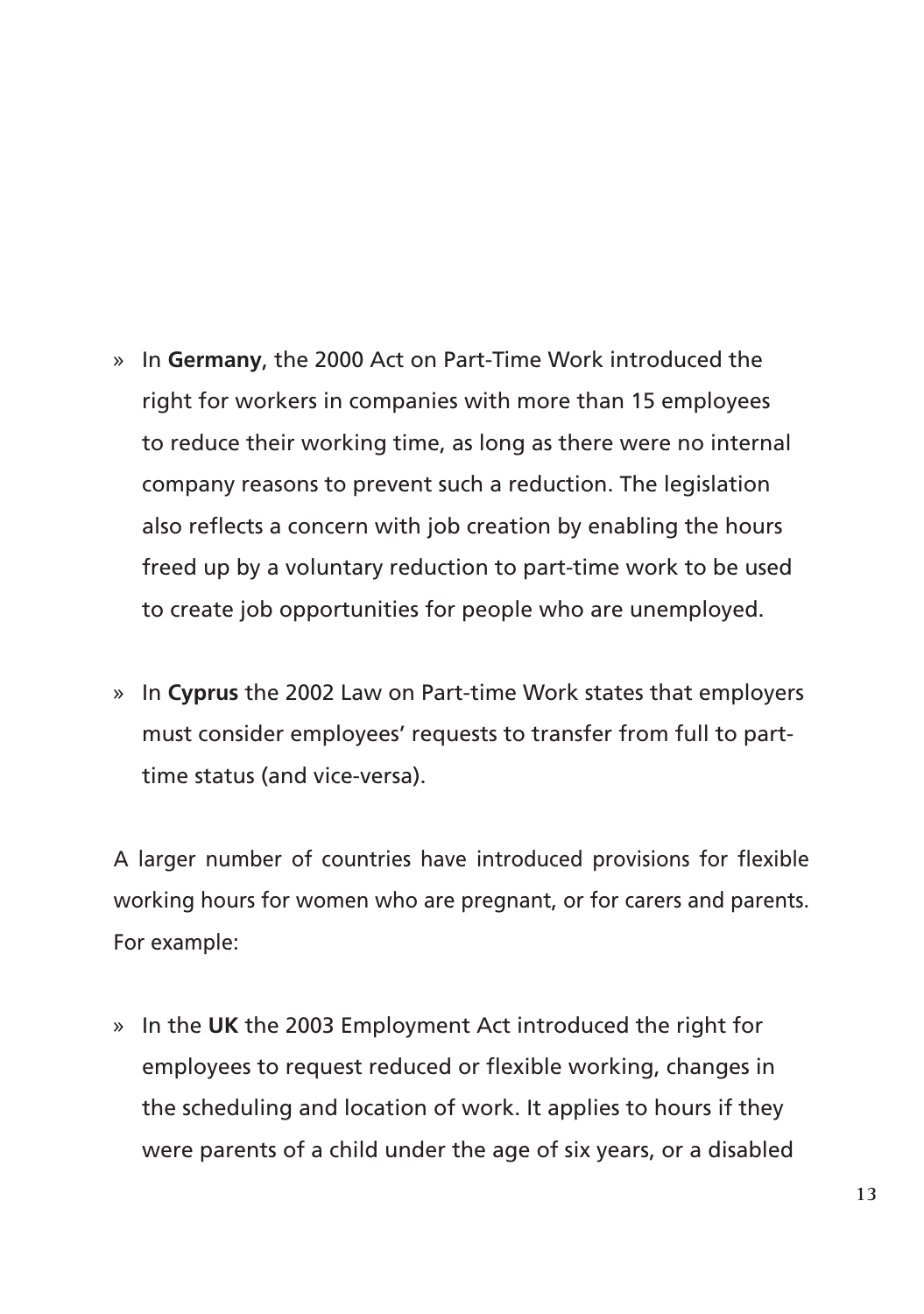child under 18 years. In 2007 this was extended, under the 2006 Work and Families Act, to employees caring for an adult. Employers must consider the request, but can refuse on the grounds of one or more specified 'business reasons'. There is no right to request a move from part-time to full-time hours, unlike the Dutch, German and Cypriot legislation.

The issue of reconciliation of work, private and family life is of major importance in the context of the demographic and economic challenges facing the EU. A better balance between work and private life not only benefits parents and enhances gender equality, but benefits all workers. Reconciliation policies can help to promote the equal sharing of private and family responsibilities, and enable women to participate more equally in the labour market.

*See Fact Sheet on Fundamental Rights and the Working Time Directive for a further discussion of the ETUC's position on the Working Time Directive. In particular the ETUC is critical of the Commission's most recent proposals to revise the Directive, which do not take sufficient account of the impact of the proposed revisions on work-life balance and gender equality.*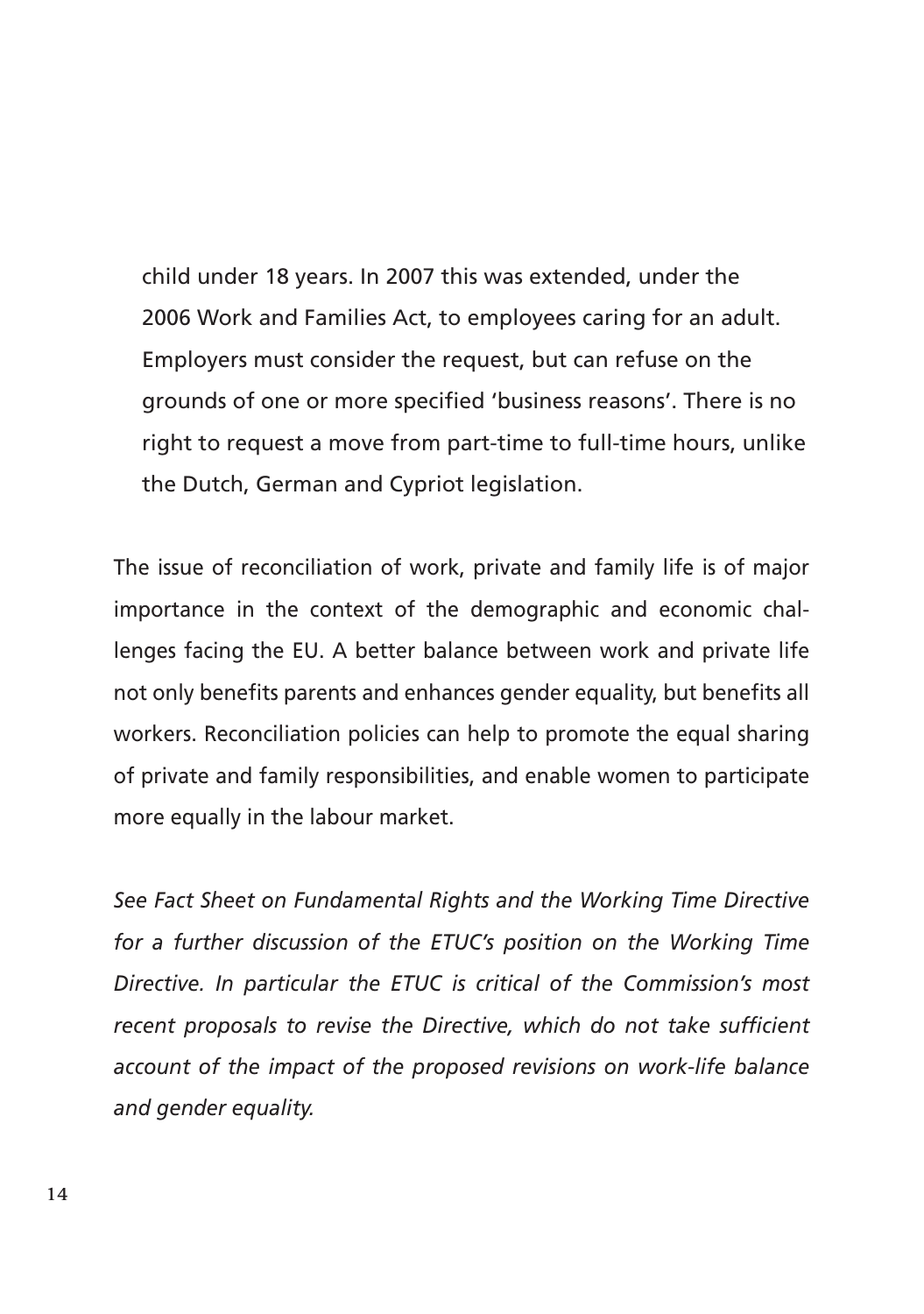### For further information

Janneke Plantenga and Chantal Remery (2010) *Flexible working time arrangements and gender equality: A comparative review of 30 European countries*, European Commission: Brussels http://ec.europa.eu/social/main.jsp?catId=418&langId=en&pubId=585&type=2&furtherPubs=yes

Eurofound (2005), *2004-5 European Establishment Survey on Working Time and Work–Life Balance*. European Foundation for the Improvement of Living and Working Conditions: Dublin. http://www.eurofound.europa.eu/areas/worklifebalance/eswt.htm

European Commission (2010) *Gender Equality Strategy, 2010-2015.* http://ec.europa.eu/social/main.jsp?langId=en&catId=89&newsId=890&furtherNews=yes

Eurofound (2007), Working conditions in the European Union: The gender perspective. *Results of the 4th European Working Conditions Survey*, European Foundation for the Improvement of Living and Working Conditions: Dublin. http://www.eurofound.europa.eu/publications/htmlfiles/ef07108.htm

ETUC *Reconciliation of Work, Family and Private Life* http://www.etuc.org/r/1348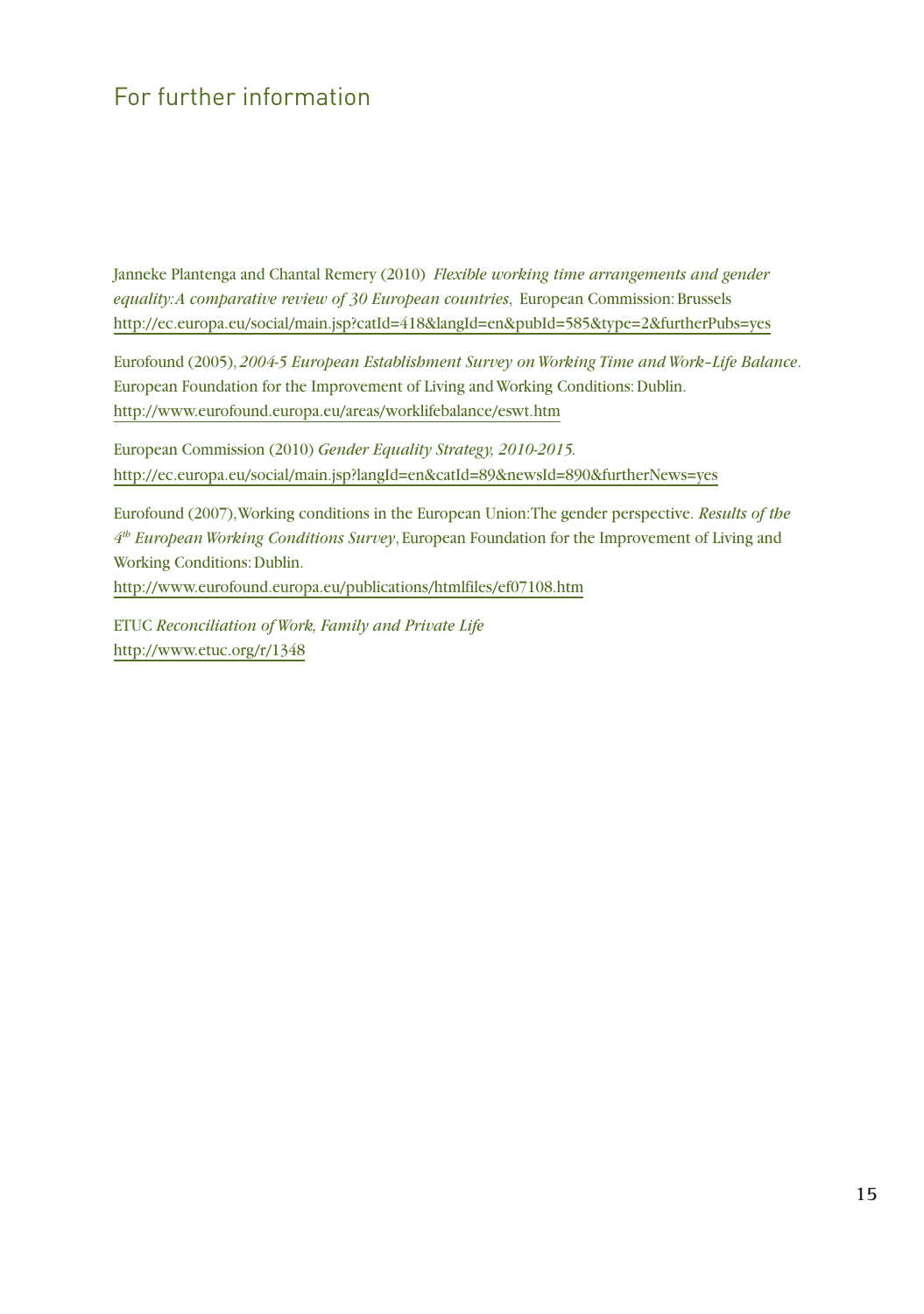

avec le soutien de la Commission européenne with the support of the European Commission